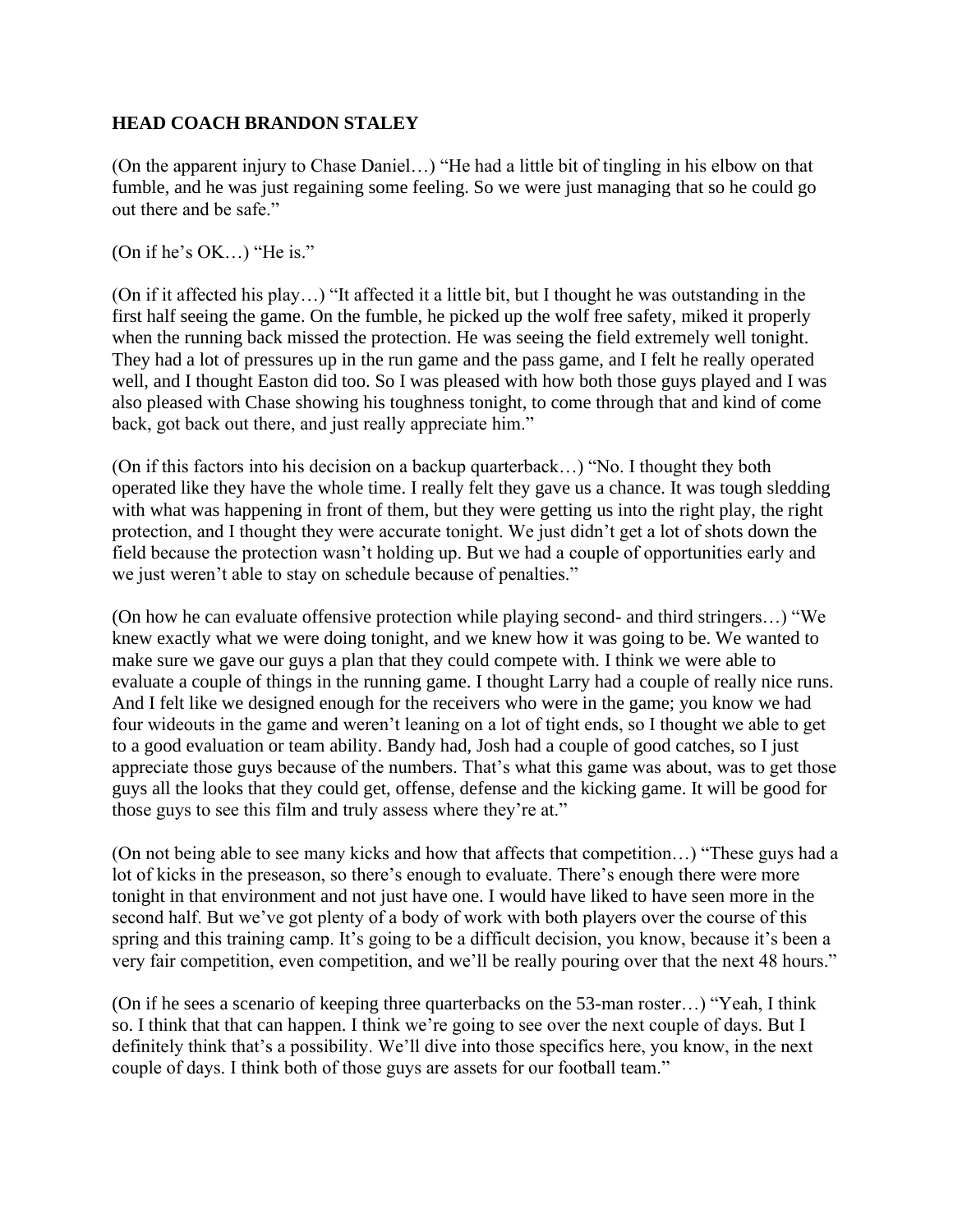(On how worrisome is offensive line depth…) "As we've discussed, I think there are players who are capable. I was concerned tonight about how we played. I thought we lost physically up front, and I didn't feel like we gave ourselves a good enough chance for our skill players and our quarterbacks to operate. That's why I was proud of our quarterbacks. They did a really good job all night giving us a chance to operate. But we've got to show more toughness, more resilience, more physicality up front, and more consistency. For all those guys who are competing for spots, that's so much of the game—that consistency, that resiliency, and I felt like tonight it was an uneven performance up front for those guys."

(On defensive play…) "We didn't tackle well tonight as a team. I thought we defended well tonight as a team. We put a roof over the coverages. I felt like we forced them to earn a lot for what they got. I thought there were some penalties that played a big part in them staying alive in drives, which was unfortunate. Our tackling as a whole, on defense and on the kicking game, wasn't good enough tonight to win. I think had we tackled better, we would have had a better chance to force some takeaways that would have maybe flipped the momentum. But I didn't think in the secondary we tackled very well."

(On how excited he is to have all of his players on the field for meaningful football…) "I'll say this. We jut had a great moment in there. I'm so appreciative of all 90 guys that played for us in this preseason and helped us get this off the ground, and so this is the last time we're going to be together as a group, and it means a lot to me, it means a lot to our coaching staff, how we've been able to conduct this camp, the competition, them accepting us, and pouring into the way we want to play. I think that over the next couple of days, talking to these guys that may not be there, we're going to have a lot of honest conversations, and we're going to be doing it with care, thanking them, and making sure they know where they need to go with their game. To answer your question about the team who will be here, it's an exciting opportunity for us, to really dive into the specifics of our team, the personnel and how we think we're going to play, to really design our offense, defense and kicking game around those 53 guys. And that's going to be, I think, exciting for us coaches. I think we're going to get some rest this weekend, and then we're going to be ready to pour into those guys next weekend, and I know there's a lot of guys in that locker room who are excited."

## **QB EASTON STICK**

(On how valuable playing preseason is) "Yeah, incredibly valuable. There is just no other way to replicate full speed, atmosphere, adjustments in a game all that stuff. You just can't do it in practice no matter how many reps you take. So, yeah, it was really important."

(On the possibility of keeping 3 QBs) "I know we have a great room. I've really enjoyed being a part of it. I've learned a lot from Justin (Herbert), learned a lot from Chase (Daniel). I've really enjoyed going to work with those guys every single day. This is a great organization, I would love to be here. We'll see."

(On offensive frustrations) "Oh yeah, certainly I'm frustrated. We didn't score any points, and that's a reflection on me for sure. I have to play a lot better. So yeah that's frustrating. I'm trying to understand that it's all part of the process, and we're just trying to improve and get better.